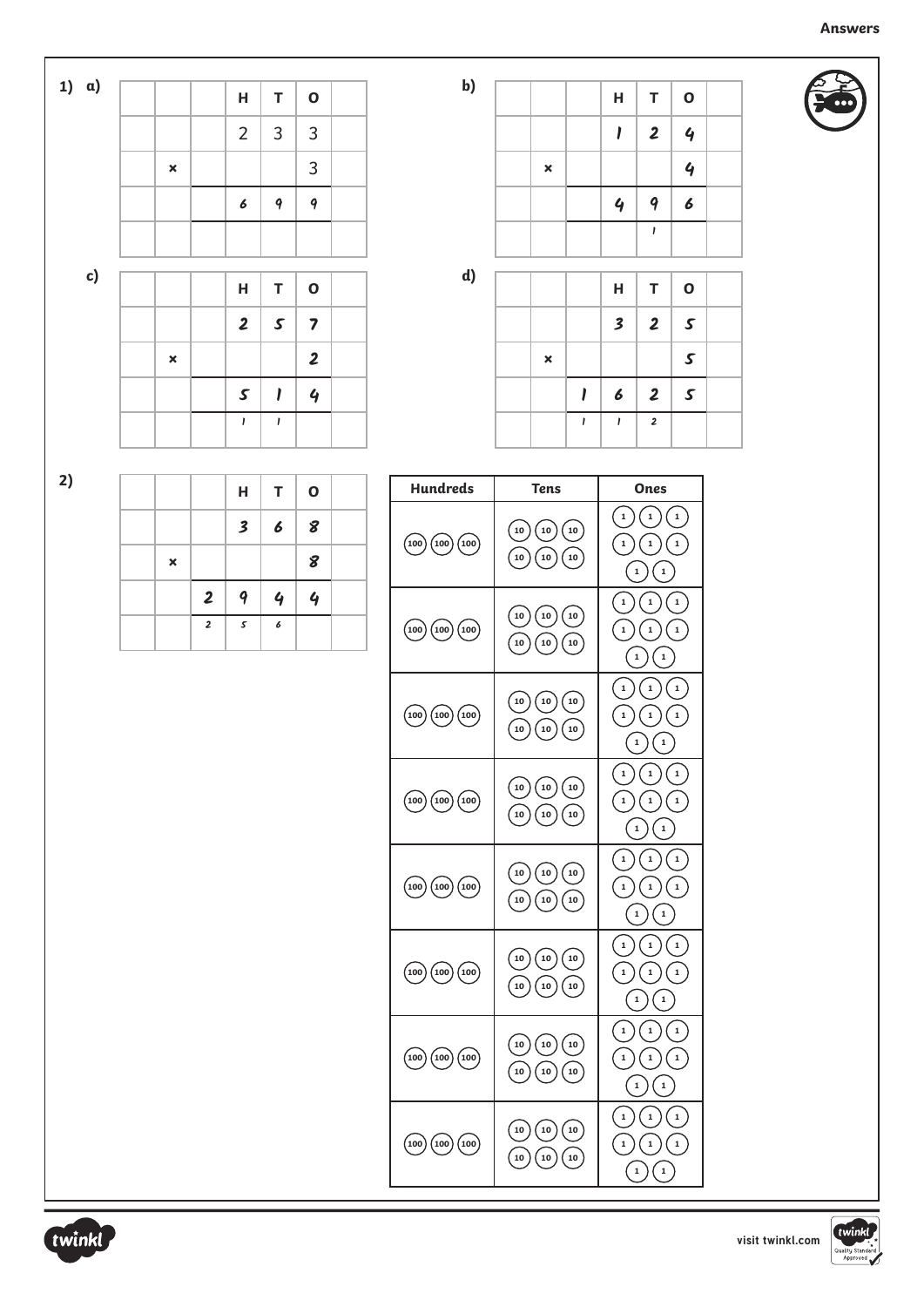## **3) a)** 458 × 6 = **2748 H T O 4 5 8 × 6 2 7 4 8 2 3 4 H T O 8 0 8 × 2 1 6 1 6 c)** 808 × 2 = **1616 H T O 9 8 1 × 3 2 9 4 3 2 2 H T O 6 7 0 × 5 3 3 5 0 b)** 981 × 3 = **2943 d)** 670 × 5 = **3350**

**1) False. The largest 3-digit by 1-digit multiplication calculation is 999 × 9. This calculation would require 3 lots of regrouping: the 80 ones regrouped into 8 tens, the 80 tens regrouped into 8 hundreds and the 80 hundreds regrouped into 8 thousands. It is impossible for regrouping to occur 4 times when multiplying a 3-digit number by a 1-digit number. You would need to be multiplying a 4-digit number by a 1-digit number for regrouping to happen 4 times.** 

**1 1**

|                |   | н | T | $\mathbf{o}$ |  |
|----------------|---|---|---|--------------|--|
|                |   | 9 | 9 | 9            |  |
| $\pmb{\times}$ |   |   |   | 9            |  |
|                | 8 | 9 | 9 |              |  |
|                | 8 | 8 | 8 |              |  |

**3 3**



| 2) | a)                        |                |   |   |          | $\mathbf{b}$              |                         |                  |   |   | C)                        |                |   |                |              | d)                        |                |   |   |                          |
|----|---------------------------|----------------|---|---|----------|---------------------------|-------------------------|------------------|---|---|---------------------------|----------------|---|----------------|--------------|---------------------------|----------------|---|---|--------------------------|
|    |                           |                | ົ | ⇁ | ь        |                           |                         | 6                | ∍ |   |                           |                | 4 |                | 4            |                           |                | 3 |   | $\overline{2}$           |
|    | $\boldsymbol{\mathsf{x}}$ |                |   |   | $\Omega$ | $\boldsymbol{\mathsf{x}}$ |                         |                  |   | 4 | $\boldsymbol{\mathsf{x}}$ |                |   |                | 6            | $\boldsymbol{\mathsf{x}}$ |                |   |   | $\overline{\phantom{a}}$ |
|    |                           | $\overline{2}$ | o | 8 | Ð        |                           | $\overline{2}$          | $\boldsymbol{a}$ | 8 | Δ |                           | 2              | 4 | 8              | $\mathbf{r}$ |                           | 2              |   | Δ | 4                        |
|    |                           | $\overline{2}$ | ъ | 5 |          |                           | $\overline{\mathbf{2}}$ |                  |   |   |                           | $\overline{2}$ |   | $\overline{2}$ |              |                           | $\overline{2}$ |   |   |                          |

**D is the odd one out because it is the only calculation with the answer 2394. The rest of the calculations all have an answer of 2484.**

**3)**  453 × 9 = **4077**

499 × 8 = **3992**

$$
851 \times 6 =
$$
5106

**851 × 6 is the closest to 5000 because it is only 106 more than 5000. 3992 is 1008 less than 5000 and 4077 is 923 less than 5000.**